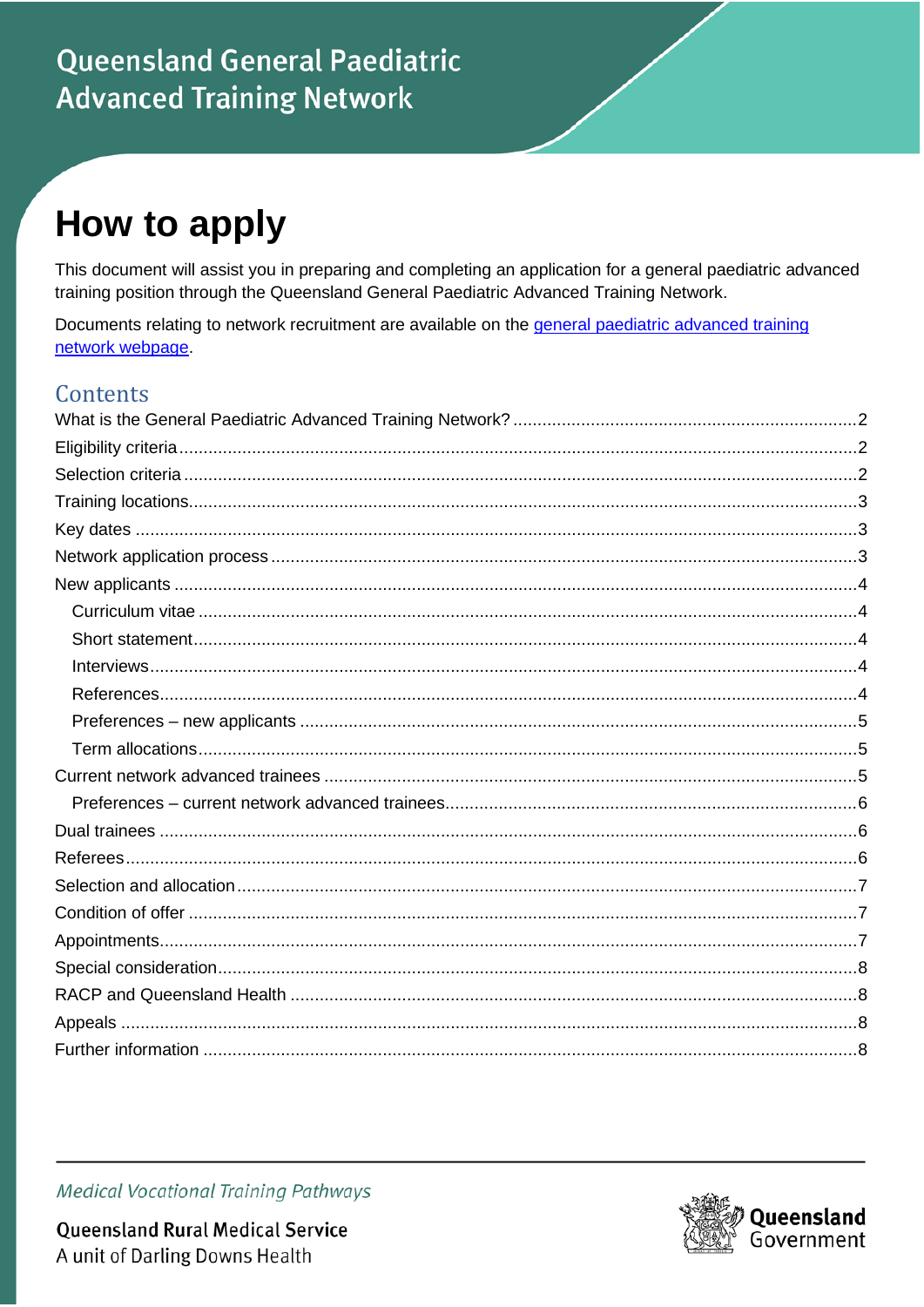## <span id="page-1-0"></span>**What is the General Paediatric Advanced Training Network?**

In Queensland, trainees have the option of applying for coordinated training positions through the Queensland General Paediatric Advanced Training Network or applying to individual hospitals annually.

The network offers a two-year program which allows trainees to meet all core requirements for general paediatric advanced training with the Royal Australasian College of Physicians (RACP), including the community/developmental component. All two-year programs will include at least six months in a rural or regional site. The third year of advanced training is independent from the network allowing flexibility for trainees to tailor the final year according to individual specific educational and career interests.

Trainees will remain on the network subject to satisfactory performance.

### <span id="page-1-1"></span>**Eligibility criteria**

The eligibility criteria for new applicants are:

- successful completion of RACP Basic Training including the written and clinical exams (or a pass in the written exam and awaiting results of the clinical exam or planning to sit the clinical exam in 2022
- commencing first or second year of advanced training in general paediatrics in 2023
- general registration with the Medical Board of Australia
- current registration with the Royal Australasian College of Physicians (RACP).

#### <span id="page-1-2"></span>**Selection criteria**

The network selection criteria are as follows:

- evidence of clinical expertise at the level of an advanced training registrar
- evidence of interest and commitment in pursuing a career in general paediatrics
- evidence of high standards of written and verbal communication with children, families and other professionals in a culturally appropriate way
- evidence of experience with teamwork and leadership
- evidence of involvement in teaching and learning
- evidence of involvement in quality improvement activities and research
- demonstrated ongoing commitment to and participation in professional development activities and other community engagement activities
- evidence of high standards of professionalism
- demonstrated conflict resolution and problem-solving skills in clinical and learning environments

For further information about the role and key responsibilities, refer to the *Role description* on the [network](https://www.health.qld.gov.au/employment/work-for-us/clinical/medical/recruitment/training/advanced-paediatric) [webpage.](https://www.health.qld.gov.au/employment/work-for-us/clinical/medical/recruitment/training/advanced-paediatric)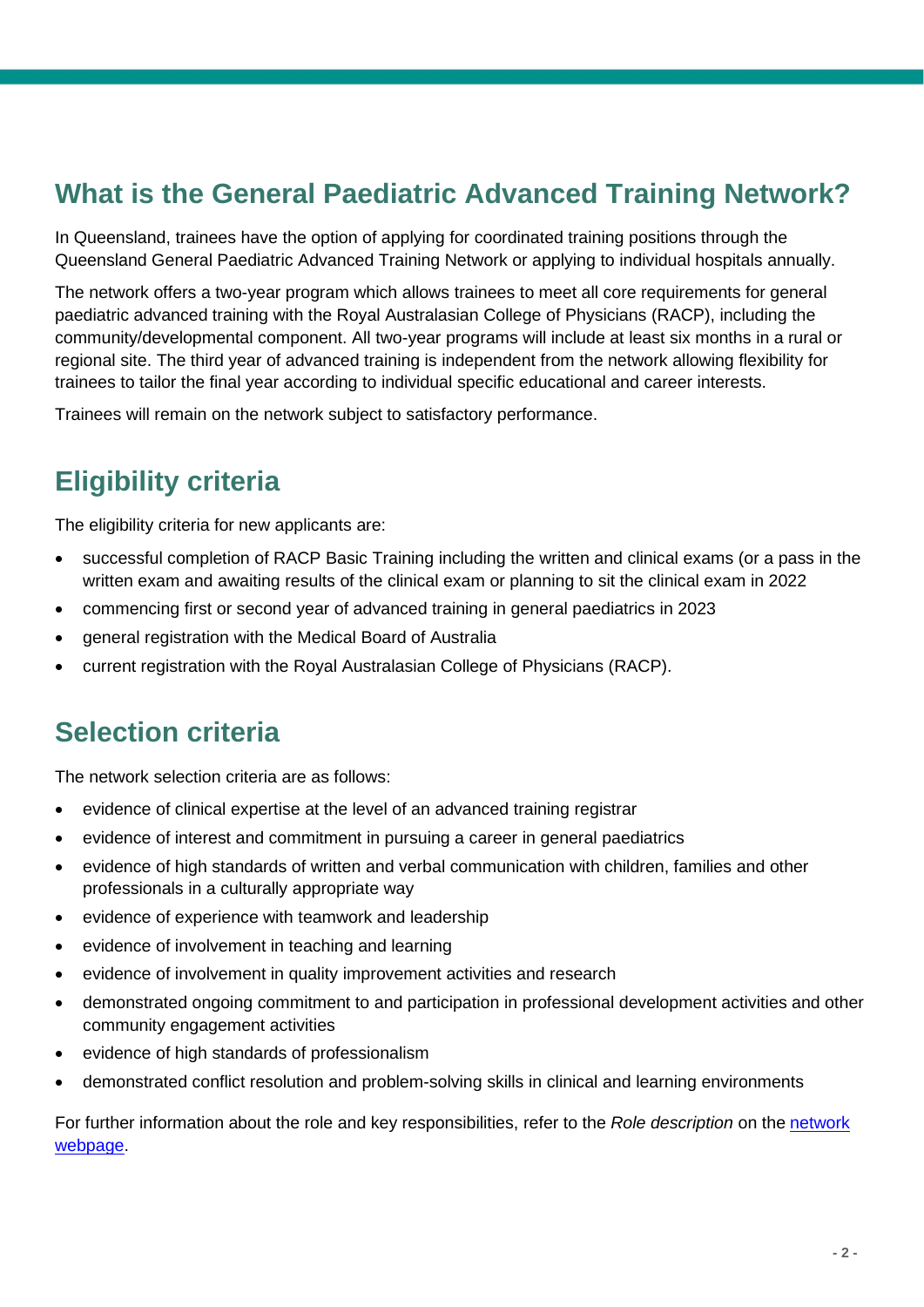### <span id="page-2-0"></span>**Training locations**

The network comprises three rotations (Figure 1). Training will be hosted primarily at the Queensland Children's Hospital, the Townsville University Hospital and the Gold Coast University Hospital. Extensive use will also be made of other accredited hospitals for specific components of core training, including general paediatric terms at both outer metropolitan and regional hospitals (not restricted to hospitals listed below. Also, listed hospitals below are interchangeable between rotations if an option is available for that year and a trainee wishes to change). Examples of potential two-year training networks are provided in the *Rotations and secondments* document together with information about individual network training hospitals on the [network](https://www.health.qld.gov.au/employment/work-for-us/clinical/medical/recruitment/training/advanced-paediatric) webpa[ge.](https://www.health.qld.gov.au/employment/work-for-us/clinical/medical/recruitment/training/advanced-paediatric) There is flexibility for trainees to complete all training requirements in regional hospitals.

| <b>Queensland Children's Hospital Rotation</b>                                                                                                            | <b>Gold Coast University Hospital</b><br><b>Rotation</b>                                                                                                               |                                                                                                                                                                                   |
|-----------------------------------------------------------------------------------------------------------------------------------------------------------|------------------------------------------------------------------------------------------------------------------------------------------------------------------------|-----------------------------------------------------------------------------------------------------------------------------------------------------------------------------------|
| <b>Bundaberg Hospital</b><br><b>Caboolture Hospital</b><br><b>Cairns Hospital</b><br><b>Gladstone Hospital</b><br>Hervey Bay Hospital<br>Ipswich Hospital | Redcliffe Hospital<br><b>Redland Hospital</b><br><b>Rockhampton Hospital</b><br>Royal Brisbane and Women's<br><b>Hospital NICU</b><br><b>Sunshine Coast University</b> | <b>Gold Coast University Hospital</b><br>Leading Steps Paediatric Clinic<br>Lismore Hospital<br><b>Tweed Hospital</b><br><b>Townsville University Hospital</b><br><b>Rotation</b> |
| Queensland Children's Hospital<br>Logan Hospital<br>Mackay Base Hospital<br>Mater Mothers' Hospital NICU<br>Mt Isa Hospital                               | Hospital<br>The Prince Charles Hospital<br>Toowoomba Hospital                                                                                                          | <b>Cairns Hospital</b><br>Mackay Base Hospital<br>Mt Isa Hospital<br><b>Townsville University Hospital</b>                                                                        |

<span id="page-2-1"></span>**Figure 1: Network Training Hospitals**

### **Key dates**

| <b>Application period</b>       | Monday 6 June - Monday 4 July 2022 |
|---------------------------------|------------------------------------|
| <b>Applicant interviews</b>     | Thursday 28 July                   |
|                                 | Friday 29 July                     |
| Selection decision notification | by Monday 15 August                |

### <span id="page-2-2"></span>**Network application process**

Applications must be submitted through the Queensland Health RMO Campaign [www.health.qld.gov.au/rmo/.](http://www.health.qld.gov.au/rmo/) Refer to key dates for application opening and closing dates. **Late applications will not be accepted.**

The network supports and encourages applications from Aboriginal and Torres Strait Islander applicants.

All applicants (new and current network advanced trainees) are required to complete a number of network questions in the RMO Campaign 'Pathways 1 (Advanced Training)' section (step 7).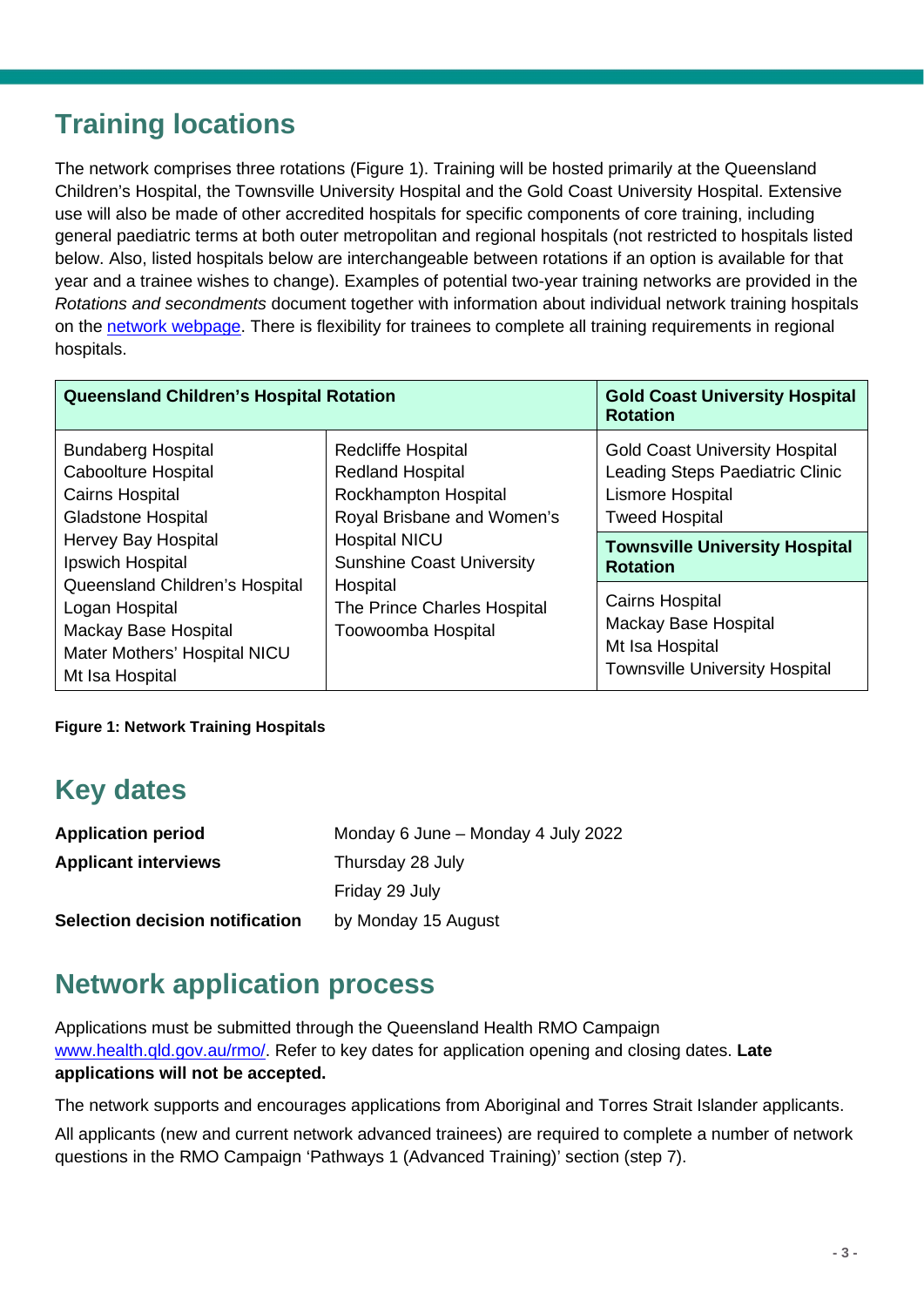The first network question asks:

*Are you applying for a general paediatric advanced training position through the Queensland General Paediatric Advanced Training Network?*

 $\circ$  Yes  $\circ$  No

Select 'Yes' and complete all subsequent questions.

### <span id="page-3-0"></span>**New applicants**

Your suitability for a network position will be assessed and scored through the following components:

- a written application
	- curriculum vitae
	- short statement
- an interview
- references

#### <span id="page-3-1"></span>**Curriculum vitae**

A current curriculum vitae (CV) must be uploaded as part of the RMO Campaign application. You are encouraged to use the CV template provided on the [network](https://www.health.qld.gov.au/employment/work-for-us/clinical/medical/recruitment/training/advanced-paediatric) [webpage.](https://www.health.qld.gov.au/employment/work-for-us/clinical/medical/recruitment/training/advanced-paediatric) The template includes relevant headings for your application that will be assessed, for example clinical experience to date, involvement in professional, leadership and extra-curricular activities, and participation in teaching and research.

#### <span id="page-3-2"></span>**Short statement**

New network applicants are required to upload a short statement (total 500 words), which will be assessed together with your CV. Please indicate and provide recent examples of how your experience, abilities, knowledge, and personal qualities are relevant to each of the network [selection criteria.](#page-1-2) **Please consider the importance of this document when preparing your application.** In addition, applicants are required to outline their personal opinions and willingness to undertake a portion of training in a rural or regional setting.

#### <span id="page-3-3"></span>**Interviews**

An interview is required for all shortlisted applicants. Further information about the interview process will be released in due course. Refer to the [key dates.](#page-2-1)

#### <span id="page-3-4"></span>**References**

Refer to [Referees](#page-5-2) section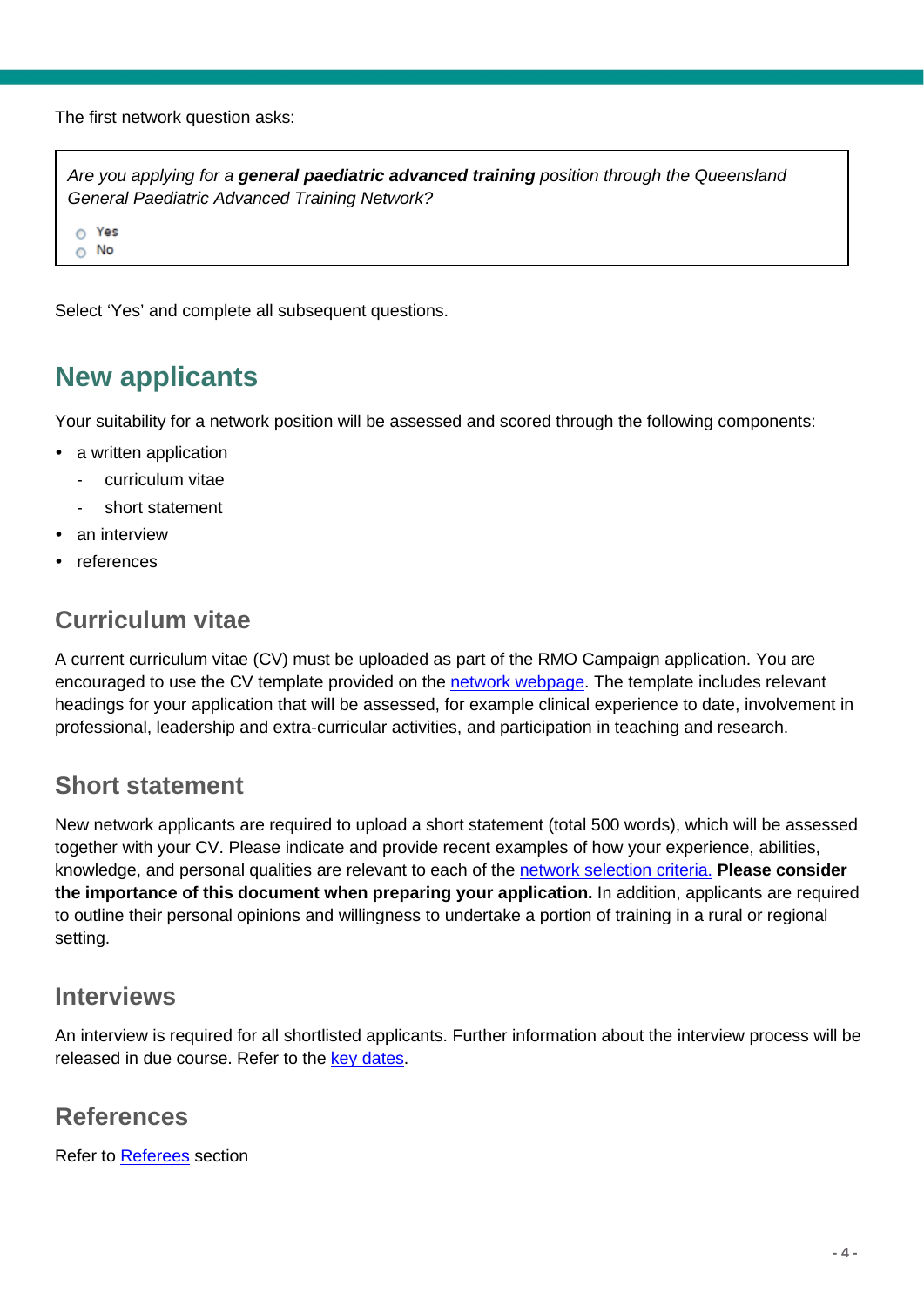#### <span id="page-4-0"></span>**Preferences – new applicants**

There are two sections in the RMO Campaign application where you will be asked to indicate your training preferences.

1. Network questions (step 7)

Select your **first and second preference** for a general paediatric advanced training network **rotation** from the following:

- Gold Coast University Hospital Rotation
- Queensland Children's Hospital Rotation
- Townsville University Hospital Rotation
- 2. RMO Campaign 'Preferences' (step 10)

Complete your **first preference** as follows:

|             | College/Pathway/Network (Determined)            |
|-------------|-------------------------------------------------|
|             | What is your first preferenced position? *      |
| Registrar   |                                                 |
|             |                                                 |
|             | What is your first preferenced Specialty? *     |
| Paediatrics |                                                 |
|             | What is your first preferenced Sub-Specialty? * |

**To ensure you are considered for positions in the event you are unsuccessful in obtaining a network position, indicate your preferences 2–5 for other hospital placements**.

Refer to the RMO available positions search tool [www.health.qld.gov.au/employment/work-for](http://www.health.qld.gov.au/employment/work-for-us/clinical/medical/recruitment/rmo/positions)[us/clinical/medical/recruitment/rmo/positions](http://www.health.qld.gov.au/employment/work-for-us/clinical/medical/recruitment/rmo/positions) to preference positions (including sub-specialty). You can only select positions made available by facilities.

#### <span id="page-4-1"></span>**Term allocations**

Allocation to a two-year network will be on the basis of both merit ranking and identifying the best fit for each trainee's needs. Training allocations for the entire two-year period will be confirmed with trainees prior to commencement on the network. Upon acceptance of an offer trainees will be expected to fulfil all allocated terms.

#### <span id="page-4-2"></span>**Current network advanced trainees**

If you were accepted on to the Queensland General Paediatric Advanced Training Network last year you are still required to complete the network application questions (step 7) of the RMO Campaign application.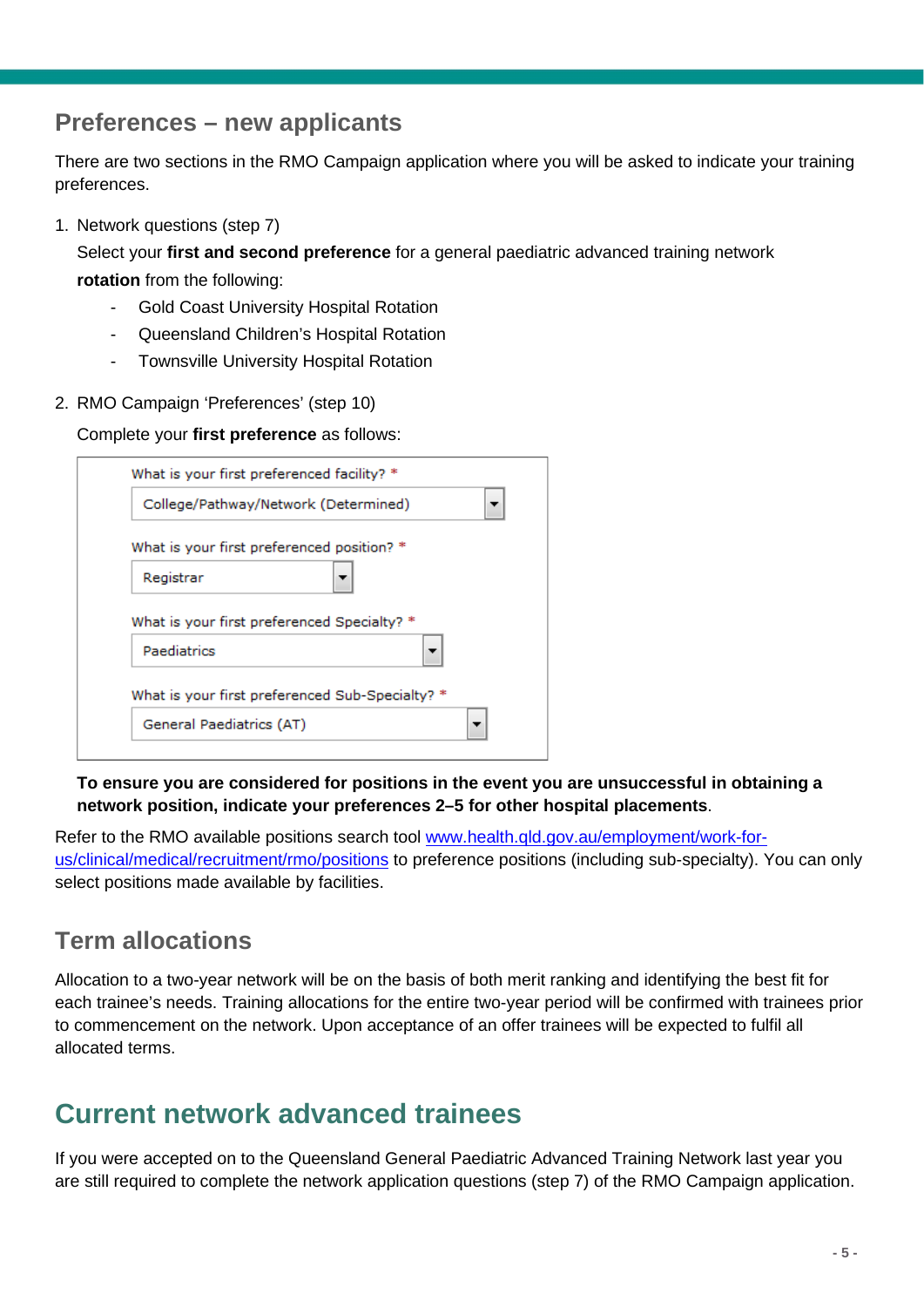You will need to indicate that you are currently an advanced trainee on the Queensland General Paediatric Advanced Training Network.

Current network trainees do not need to supply a short statement or CV; however, trainees are required to nominate referees and a current supervisor. Subject to satisfactory performance—as confirmed by your director of paediatric medicine and current supervisor—you will continue on the network and be reappointed to your allocated network facility.

Current network advanced trainees with performance issues are required to undertake a remediation process in order to continue on the network.

#### <span id="page-5-0"></span>**Preferences – current network advanced trainees**

RMO Campaign 'Preferences' (step 10)

#### Complete your **first preference** as follows:

| What is your first preferenced facility? * |                                                 |
|--------------------------------------------|-------------------------------------------------|
|                                            | College/Pathway/Network (Determined)            |
|                                            | What is your first preferenced position? *      |
| Registrar                                  |                                                 |
|                                            |                                                 |
|                                            | What is your first preferenced Specialty? *     |
| Paediatrics                                |                                                 |
|                                            | What is your first preferenced Sub-Specialty? * |

### <span id="page-5-1"></span>**Dual trainees**

#### **Note: Dual trainees applying to the general paediatric and neonatal and perinatal medicine advanced training networks**

If you wish to be considered for both the general paediatric and neonatal and perinatal medicine advanced training networks, you should indicate that you are applying for a general paediatric advanced training network position, answer the network questions and include the network **as your first RMO preference** (select neonatal and perinatal medicine as your second preference). You will be contacted by the Network Director to discuss.

#### <span id="page-5-2"></span>**Referees**

All applicants are required to nominate two referees in the 'Referees' section (Step 11) of the RMO Campaign as specified below:

New applicants:

- 1. Current educational supervisor (ES) or director of paediatric education
- 2. Most recent paediatric supervisor you have worked with closely within the last two years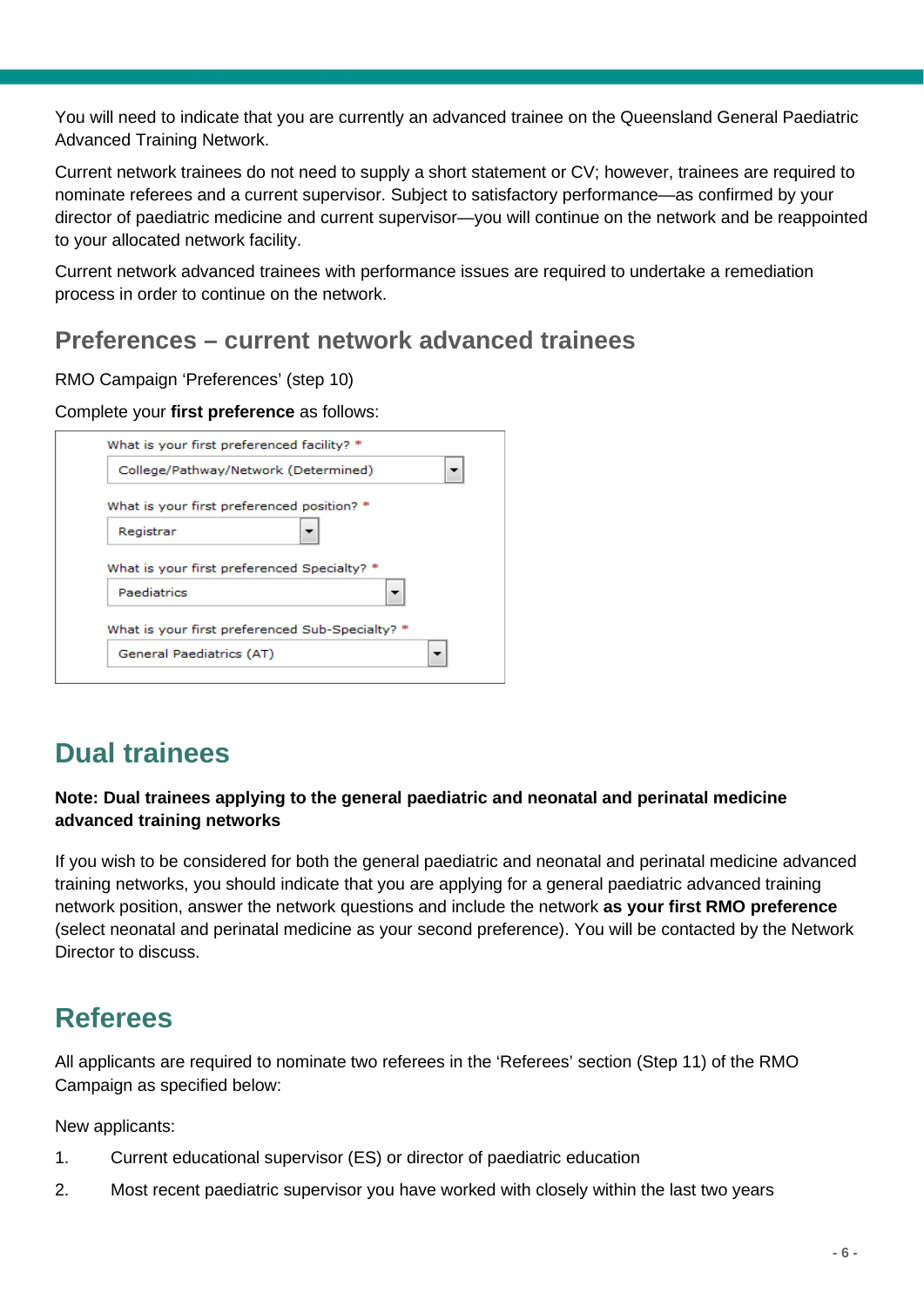Current network advanced trainees:

- 1. Current advanced training supervisor
- 2. Recent paediatric supervisor

At least one referee—but preferably both—**must have directly observed your clinical skills**.

#### **Important points**

- You must **seek approval** from your referees before providing their details.
- Information provided by your referees will be used in conjunction with your application to determine your suitability for appointment to a network position. It is therefore **critical that both reports are provided and include comments to reflect your true abilities**.
- You will be responsible for **following up receipt** of your reports with your referees.
- You must ensure that your **referees will not be on leave** during the application period (mid-June late July) and that you have provided correct details, particularly the email address.

#### <span id="page-6-0"></span>**Selection and allocation**

The selection and allocation process will comply with relevant Queensland Health human resource policies including the principles of equal employment opportunity. All applications and selection to the network will be overseen by a panel of College recognised directors of paediatric medicine and directors of paediatric education.

Assessment criteria will be used to determine eligibility and suitability of applicants for appointment to network positions within Queensland Health (refer to the [eligibility and selection criteria\)](#page-1-1). Applicants must also satisfy Queensland Health requirements to practise to be eligible for appointment.

### <span id="page-6-1"></span>**Condition of offer**

It is assumed successful applicants (who complete RACP Basic Training requirements including written and clinical examinations) will accept the two-year network position to which they have been allocated. If an applicant has accepted an offer and then wishes to withdraw at a later date due to extenuating circumstances, it is the expectation that it is discussed directly with the director of paediatric medicine and the network is notified at [Paediatric-Training@health.qld.gov.au.](mailto:Paediatric-Training@health.qld.gov.au)

Note: The late reneging of offers without acceptable cause is considered unprofessional behaviour and may affect your future employability in Queensland.

### <span id="page-6-2"></span>**Appointments**

Appointments (employment contracts) are arranged annually by the employing facility at the conclusion of the network selection process. Continuation on the network is subject to a satisfactory performance review.